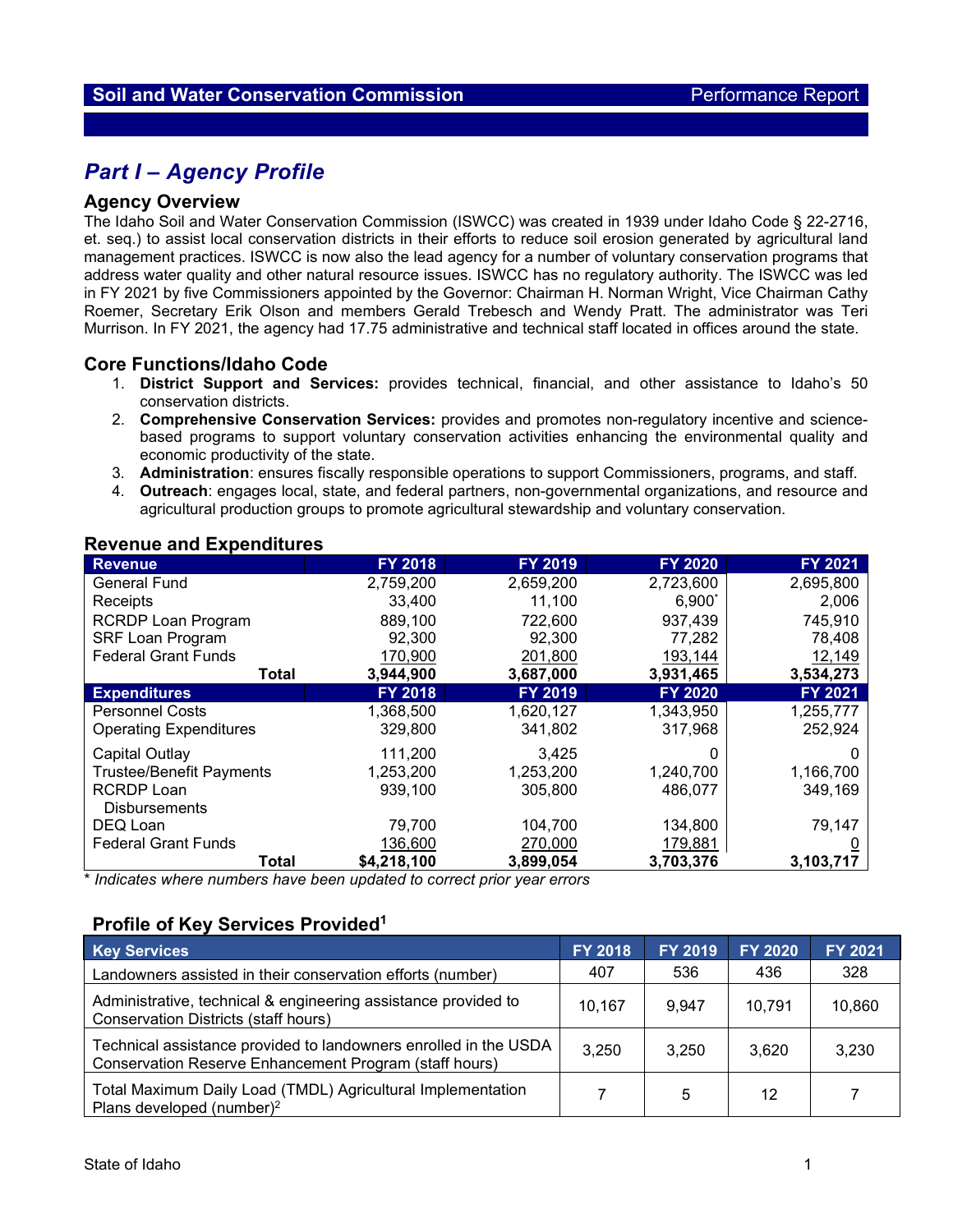1 For the FY 2021 Performance Report, the key services summarized in earlier versions of this table were revised to more accurately reflect services provided directly by ISWCC.

<sup>2</sup> The number of Implementation Plans ISWCC completes each year varies in part due to the number of TMDLs completed and approved by IDEQ and EPA.

## **FY 2021 Performance Highlights**

During FY 2021 ISWCC field staff expended 10,860 hours in support of conservation projects administered by the 50 Conservation Districts across the state. Staff provided a wide range of administrative, technical, and engineering services as requested by Districts. The Commission published monthly issues of our newsletter *Conservation the Idaho Way* to a distribution list of 676 subscribers. In FY 2021 we began including in each newsletter an in-depth story highlighting the activities of one Conservation District. Our Idaho Conservation Project Tracker website, [www.conservation.idaho.gov,](http://www.conservation.idaho.gov/) continues to communicate the significant accomplishments of Idaho's conservation partnership and the value of locally led and voluntary natural resource stewardship.

## Part II – Performance Measures

*Note: ISWCC has reworked its Strategic Plan and Performance Measures Report to more closely reflect DFM requirements. This year and through FY 2023, there will two sections: New Performance Measures (FY2021 and future) and Old Performance Measures (FY2017-FY2020).*

| <b>Performance Measure New</b>                                                                                                                                                                      | <b>FY 2018</b> | <b>FY 2019</b> | <b>FY 2020</b>                              | FY 2021 | <b>FY 2022</b> |        |
|-----------------------------------------------------------------------------------------------------------------------------------------------------------------------------------------------------|----------------|----------------|---------------------------------------------|---------|----------------|--------|
|                                                                                                                                                                                                     |                |                | <b>District Support &amp; Services</b>      |         |                |        |
| Percentage of Conservation<br>Districts satisfied with services &                                                                                                                                   | actual         |                |                                             |         | 78             |        |
| programs provided                                                                                                                                                                                   | target         |                |                                             |         | 90             | 90     |
| Percentage of Conservation<br>Districts satisfied with the<br>effectiveness of the<br>communications received from<br>the Commission                                                                | actual         |                |                                             |         | 89             |        |
|                                                                                                                                                                                                     | target         |                |                                             |         | 90             | 90     |
| Percentage of requests submitted<br>by Conservation Districts through<br>the Technical Assistance<br>Allocation Process (TAAP) that<br>receive the requested assistance                             | actual         |                |                                             |         | 93             |        |
|                                                                                                                                                                                                     | target         |                |                                             |         | 90             | 90     |
|                                                                                                                                                                                                     |                |                | <b>Conservation Programs &amp; Services</b> |         |                |        |
| Number of Conservation<br><b>Reserve Enhancement Program</b>                                                                                                                                        | actual         |                |                                             |         | 18,432         |        |
| (CREP) enrolled acres over which<br>technical leadership and guidance<br>is provided                                                                                                                | target         |                |                                             |         | 20,000         | 15,000 |
| Acres improved with<br>implementation of Best<br>Management Practices (BMPs)<br>and facilitated by Resource<br><b>Conservation &amp; Rangeland</b><br><b>Development Program</b><br>(RCRDP) funding | actual         |                |                                             |         | 331            |        |
|                                                                                                                                                                                                     | target         |                |                                             |         | 600            | 600    |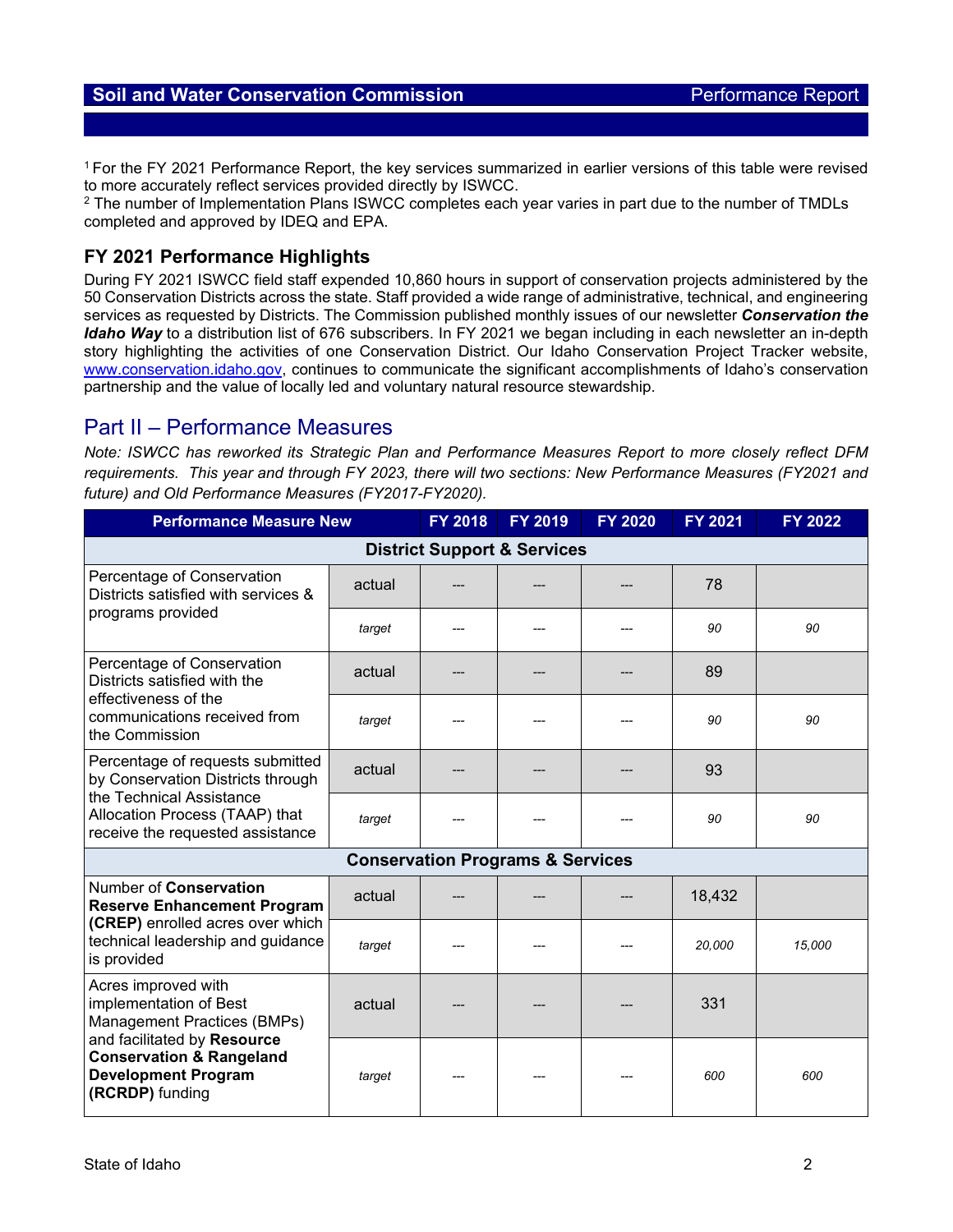| <b>Performance Measure New</b>                                                                                                                                                                       |                | FY 2018 | FY 2019                             | <b>FY 2020</b> | FY 2021        | <b>FY 2022</b> |
|------------------------------------------------------------------------------------------------------------------------------------------------------------------------------------------------------|----------------|---------|-------------------------------------|----------------|----------------|----------------|
| Number of acres with Best<br>Management Practices (BMPs)                                                                                                                                             | actual         |         |                                     |                | 47,264         |                |
| implemented to maintain and<br>improve Ground Water Quality                                                                                                                                          | target         |         |                                     |                | 54,000         | 50,000         |
| Percentage of Total Maximum<br>Daily Load (TMDL)<br>implementation plans completed<br>within 18 months of the TMDL<br>having been approved by the<br><b>Environmental Protection Agency</b><br>(EPA) | actual         |         |                                     |                | 90             |                |
|                                                                                                                                                                                                      | target         |         |                                     |                | 100            | 100            |
| <b>Performance Measure New</b>                                                                                                                                                                       | <b>FY 2018</b> | FY 2019 | <b>FY 2020</b>                      | <b>FY 2021</b> | <b>FY 2022</b> |                |
|                                                                                                                                                                                                      |                |         | <b>Communication &amp; Outreach</b> |                |                |                |
| Increase the number of<br>newsletter subscribers                                                                                                                                                     | actual         |         |                                     |                | 22             |                |
|                                                                                                                                                                                                      | target         |         |                                     |                | 20             | 20             |
| Increase annual percentage of<br>social media reach, likes and                                                                                                                                       | actual         |         |                                     |                | 6              |                |
| follows                                                                                                                                                                                              | target         |         |                                     |                | 10%            | 10%            |
| Increase number of additional<br>partner projects in Tracker                                                                                                                                         | actual         |         |                                     |                | $\overline{7}$ |                |
|                                                                                                                                                                                                      | target         |         |                                     |                | 6              | 6              |

| <b>Performance Measure Old</b> |                                                                                                                                                             | <b>FY 2018</b> | <b>FY 2019</b>                                    | <b>FY 2020</b>                                         | <b>FY 2021</b>                                         | FY 2022 |     |  |  |
|--------------------------------|-------------------------------------------------------------------------------------------------------------------------------------------------------------|----------------|---------------------------------------------------|--------------------------------------------------------|--------------------------------------------------------|---------|-----|--|--|
|                                | <b>District Support &amp; Services</b>                                                                                                                      |                |                                                   |                                                        |                                                        |         |     |  |  |
| 1.                             | # of District Surveys on<br><b>Commission Satisfaction</b><br>- Strongly agree<br>- Somewhat agree<br>- Neutral<br>- Somewhat Disagree<br>- Disagree<br>N/A | actual         | 40 of 50<br>40%<br>48%<br>3%<br>5%<br>5%<br>$0\%$ | 58 of 50*<br>50%<br>30%<br>13%<br>7%<br>$0\%$<br>$0\%$ | 32 of 50<br>57%<br>31%<br>$0\%$<br>6%<br>9%<br>0%      |         |     |  |  |
|                                |                                                                                                                                                             | target         | 50 of 50<br>34%<br>47%<br>7%<br>10%<br>2%<br>0%   | 50 of 50<br>47.5%<br>47.5%<br>0%<br>2.5%<br>2.5%<br>0% | 50 of 50<br>47.5%<br>47.5%<br>0%<br>2.5%<br>2.5%<br>0% |         |     |  |  |
| 2.                             | District five-year plans                                                                                                                                    | actual         | 50                                                | 50                                                     | 50                                                     |         |     |  |  |
|                                | updated                                                                                                                                                     | target         | 50                                                | 50                                                     | 50                                                     | ---     | --- |  |  |
| 3.                             | Technical Assistance Provided to Districts                                                                                                                  |                |                                                   |                                                        |                                                        |         |     |  |  |
|                                |                                                                                                                                                             | actual         |                                                   |                                                        | 7,630/6,061 7,654/6,061 7,355/5,928                    |         |     |  |  |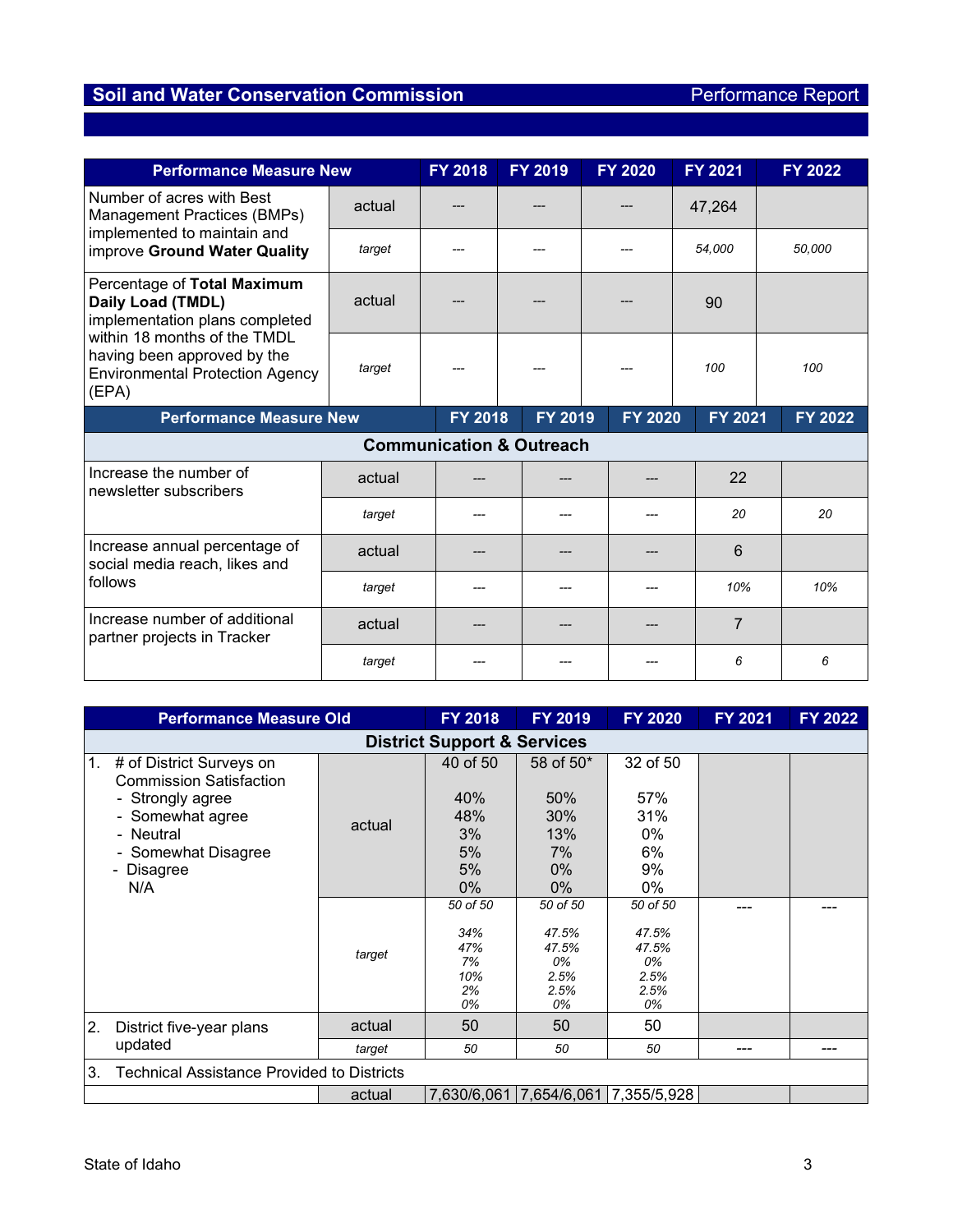| <b>Performance Measure Old</b>                                   |        | <b>FY 2018</b>                     | FY 2019                            | <b>FY 2020</b>             | FY 2021 | <b>FY 2022</b> |
|------------------------------------------------------------------|--------|------------------------------------|------------------------------------|----------------------------|---------|----------------|
| # of technical<br>assistance hours<br>requested/awarded<br>(new) | target | 7,400/6,100                        | 7,400/6,100                        | 7,500/6,000                |         |                |
| # of districts w/projects                                        | actual | 42                                 | 40                                 | 40                         |         |                |
|                                                                  | target | 40                                 | 40                                 | 40                         | ---     |                |
| # of new projects                                                | actual | 19                                 | 29                                 | 22                         |         |                |
|                                                                  | target | 50                                 | 25                                 | 25                         | ---     |                |
| # of ongoing projects                                            | actual | 89                                 | 64                                 | 71                         |         |                |
|                                                                  | target | 100                                | 100                                | 75                         | ---     | ---            |
| $#$ of landowners served                                         | actual | 407                                | 536                                | 436                        |         |                |
|                                                                  | target | 300                                | 350                                | 350                        | ---     | ---            |
|                                                                  |        |                                    |                                    |                            |         |                |
| <b>CREP Program Deliverables</b><br>4.                           |        |                                    |                                    |                            |         |                |
| <b>Total Contracts</b>                                           | actual | 181                                | 178                                | 187                        |         |                |
|                                                                  | target | 160                                | 201                                | 201                        | ---     |                |
| <b>Total Acres</b>                                               | actual | 18,351                             | 18,161                             | 18,484                     |         |                |
|                                                                  | target | 17,500                             | 20,000                             | 20,000                     | ---     | ---            |
| <b>Certified Contracts</b>                                       | actual | 5 (95 total<br>contracts)          | 49** (144<br>total<br>contracts)   | 0 (144 total<br>contracts) |         |                |
|                                                                  | target | 10                                 | 8                                  | 5                          | ---     | ---            |
| <b>Certified Acres</b>                                           | actual | 1,837<br>(11, 495)<br>total acres) | 3,740<br>(15, 235)<br>total acres) | 0(15,235)<br>total acres)  |         |                |
|                                                                  | target | 800                                | 500                                | 350                        | ---     | ---            |
| Water Conserved (new)                                            | actual | 36,700 ac-<br>ft.                  | 36,322 ac-<br>ft.                  | 36,968                     |         |                |
|                                                                  | target | 36,000 ac-ft.                      | 40.000 ac-ft.                      | 40,000 ac-ft.              | ---     |                |
| 5.<br>Ground Water Quality/Nitrate Priority Areas                |        |                                    |                                    |                            |         |                |
| <b>Acres Treated</b>                                             | actual | 43,778                             | 47,704                             | 53,436                     |         |                |
|                                                                  | target | 37,700                             | 43,000                             | 48,500                     | ---     |                |
| Nitrates Reduced (lbs.)                                          | actual | 147,500                            | 152,500                            | 170,500                    |         |                |
|                                                                  | target | 132,100                            | 147,000                            | 154,000                    | ---     | ---            |
| <b>Phosphorus Reduced</b>                                        | actual | 30,100                             | 30,800                             | 34,500                     |         |                |
| (lbs.)                                                           | target | 26,500                             | 29,500                             | 31,500                     | ---     | ---            |
| Sediment Reduced                                                 | actual | 151,400                            | 155,500                            | 175,000                    |         |                |
| (tons)                                                           | target | 142,600                            | 150,500                            | 157,000                    | ---     | ---            |
| 6.<br><b>RCRDP Loan Program</b>                                  |        |                                    |                                    |                            |         |                |
| # of new loans                                                   | actual | 12                                 | $7***$                             | 6                          |         |                |
|                                                                  | target | 12                                 | 15                                 | 15                         | ---     | ---            |
| Total \$ conservation                                            | actual | \$1,017,163                        | \$391,374                          | \$488,626                  |         |                |
| projects                                                         | target | \$850,000                          | 1,000,000                          | 1,000,000                  | ---     | ---            |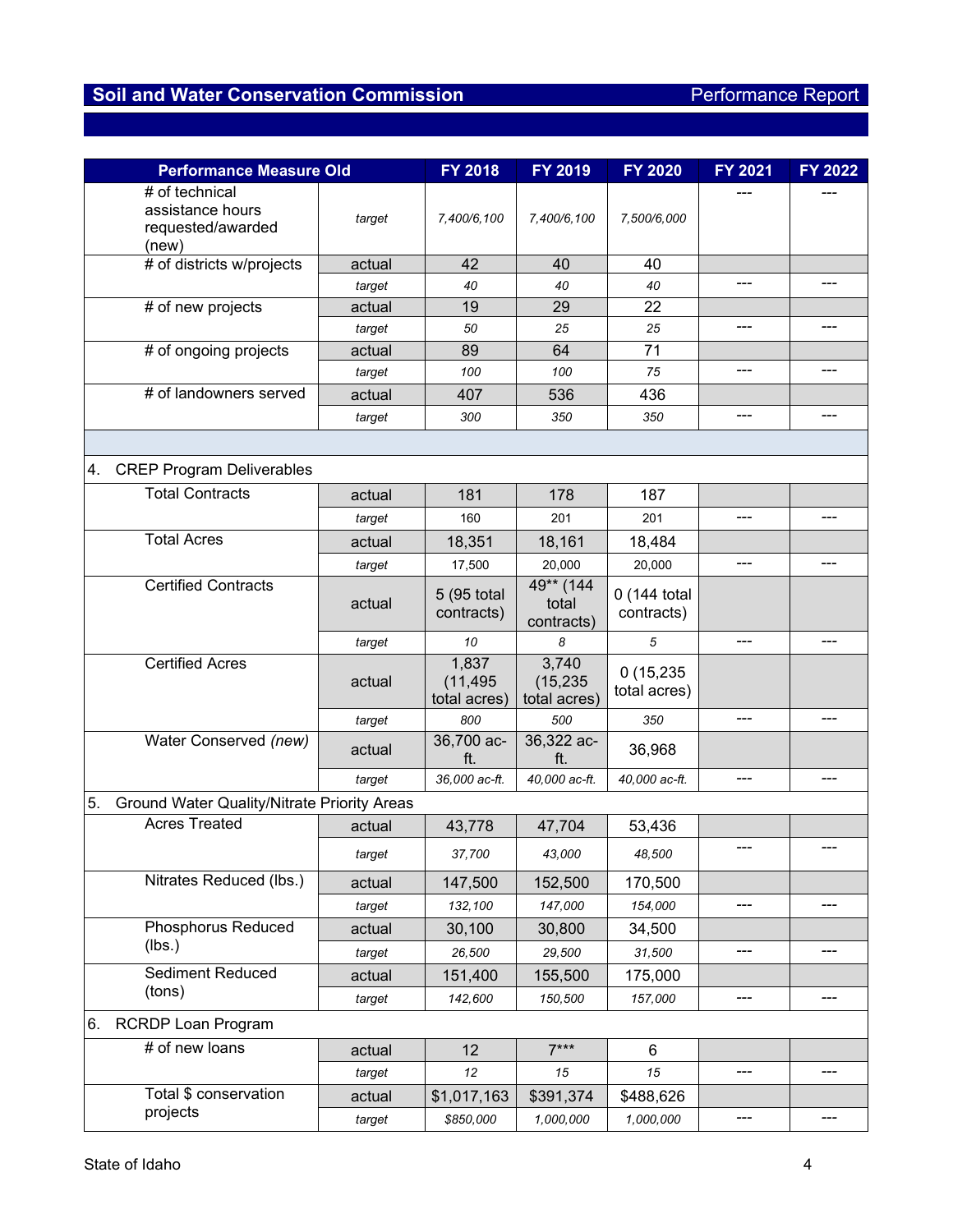| <b>Performance Measure Old</b>                                                                                                                                   |        | <b>FY 2018</b> | FY 2019                 | <b>FY 2020</b>   | FY 2021 | <b>FY 2022</b> |
|------------------------------------------------------------------------------------------------------------------------------------------------------------------|--------|----------------|-------------------------|------------------|---------|----------------|
| Inquiries received                                                                                                                                               | actual | 45             | 43                      | 17               |         |                |
|                                                                                                                                                                  | target | 50             | 55                      | 55               | ---     | ---            |
| Applications submitted                                                                                                                                           | actual | 17             | 19                      | 11               |         |                |
|                                                                                                                                                                  | target | 25             | 25                      | 25               | ---     | ---            |
| Pending @ end of FY                                                                                                                                              | actual | $\pmb{0}$      | $\mathbf 0$             | 1                |         |                |
|                                                                                                                                                                  | target | $\overline{c}$ | $\overline{c}$          | 2                | ---     |                |
| Applications denied or                                                                                                                                           | actual | 5              | 3                       | 4                |         |                |
| withdrawn                                                                                                                                                        | target | 5              | $\overline{\mathbf{c}}$ | 2                | ---     | ---            |
| Satisfied customers                                                                                                                                              | actual | 12             | 7                       | 6                |         |                |
| (new)                                                                                                                                                            | target | 5              | 15                      | 15               | ---     | ---            |
| 7.<br>TMDL Ag Implementation Plans (subject to DEQ priorities)                                                                                                   |        |                |                         |                  |         |                |
| # of new plans assigned                                                                                                                                          | actual | 3              | $\overline{7}$          | $\boldsymbol{2}$ |         |                |
| by DEQ (new)                                                                                                                                                     | target | $\overline{7}$ | 5                       | 5                | ---     | ---            |
| Completed                                                                                                                                                        | actual | 5              | 10                      | 11               |         |                |
|                                                                                                                                                                  | target | 6              | 5                       | $\overline{7}$   | ---     | ---            |
| In Progress                                                                                                                                                      | actual | 12             | 12                      | $\overline{7}$   |         |                |
|                                                                                                                                                                  | target | 12             | 12                      | 12               | ---     | ---            |
| Pending                                                                                                                                                          | actual | 10             | 10                      | 5                |         |                |
|                                                                                                                                                                  | target | 19             | 10                      | 10               | ---     | ---            |
| 8.<br>Communications Note: Performance measures listed below in gray have been determined not to be meaningful for this<br>report and will no longer be tracked. |        |                |                         |                  |         |                |
| Website (Total Visitors)                                                                                                                                         | actual | 2635****       | 3,969                   | 30,826           |         |                |
|                                                                                                                                                                  | target | 74,000****     | 5,000****               | 5,000            | ---     |                |
| (Ave. Page Views) per                                                                                                                                            | actual | N/A f          | N/A f                   | N/A f            |         |                |
| visitor                                                                                                                                                          | target | N/A t          | N/A t                   | N/A f            |         |                |
| (Ave. Hits/Day)                                                                                                                                                  | actual | 32,647         | N/A f                   | N/A f            |         |                |
|                                                                                                                                                                  | target | 33,000         | N/A t                   | N/A f            | ---     | ---            |
| (Total Hits)                                                                                                                                                     | actual | 995,051        | N/A f                   | N/A f            |         |                |
|                                                                                                                                                                  | target | 1,020,000      | N/A f                   | N/A f            | ---     | ---            |
| Facebook                                                                                                                                                         | actual | N/A f          | N/A f                   | N/A f            |         |                |
| (impressions/# of<br>posts)*                                                                                                                                     | target | N/A f          | N/A f                   | N/A t            | ---     |                |
| Facebook (Post Reach)                                                                                                                                            | actual | 31,274         | 60,431                  | 27,012           |         |                |
|                                                                                                                                                                  | target | 50,000         | 50,000                  | 65,000           | ---     |                |
| (New Page Likes)                                                                                                                                                 | actual | 40             | 61                      | 123              |         |                |
|                                                                                                                                                                  | target | 200            | 75                      | 75               | ---     | ---            |
| Twitter (# of tweets)                                                                                                                                            | actual | 35             | 157                     | 220              |         |                |
|                                                                                                                                                                  | target | 55             | 45                      | 160              | ---     | ---            |
| (Twitter Impressions)                                                                                                                                            | actual | 16,332         | N/A f                   | N/A f            |         |                |
|                                                                                                                                                                  | target | 11,200         | N/A t                   | N/A f            | ---     | ---            |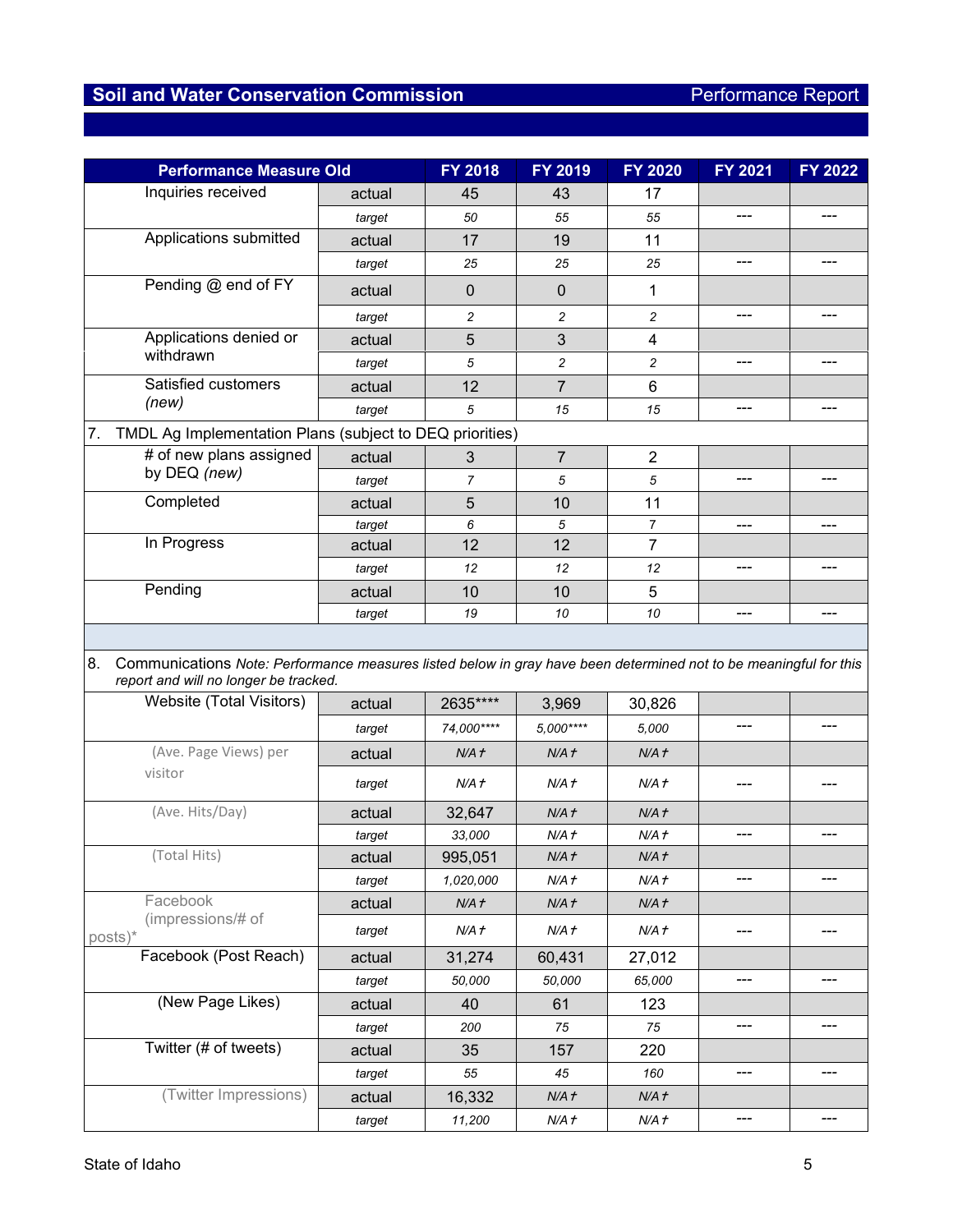| <b>Performance Measure Old</b> |        | <b>FY 2018</b> | <b>FY 2019</b>   | <b>FY 2020</b> | <b>FY 2021</b> | <b>FY 2022</b> |
|--------------------------------|--------|----------------|------------------|----------------|----------------|----------------|
| (Profile Views)                | actual | 559            | N/A <sub>t</sub> | N/A f          |                |                |
|                                | target | 700            | N/A f            | N/A f          | $---$          |                |
| (New Followers)                | actual | 25             | 28               | 5              |                |                |
|                                | target | 200            | 50               | 50             | $---$          |                |
| <b>Newsletter</b>              | actual | 632            | 744              | 784            |                |                |
| subscriptions                  | target | 700            | 700              | 750            | $- - -$        |                |

## **Performance Measure Explanatory Notes**

\* For FY 2019, 40 of the surveys returned were identified as being submitted by districts. Due to the option of submitting surveys anonymously, an additional 18 surveys could not be associated with any districts. This issue has been remedied in FY 2020.

\*\* The increase in numbers of CREP certified contracts in FY 2019 was due to partners performing additional certifications.

\*\*\* The decrease in the number of new RCRDP loans is due to low interest rates and the extremely competitive lending environment.

\*\*\*\* Reporting methodology changed by website host in late FY 2017 leading to discrepancy in numbers the following year. Discrepancy has been accounted for and consistent data should once again be available to address FY 2019 target.

*N/A f* indicates that these performance measures are no longer to be included in annual reporting.

#### **For More Information Contact**

Idaho Soil & Water Conservation Commission 322 East Front Street, Suite 560 Boise, ID 83702 Phone: (208) 332-1790 Fax: (208) 332-1799 E-mail: [info@swc.idaho.gov](mailto:info@swc.idaho.gov)